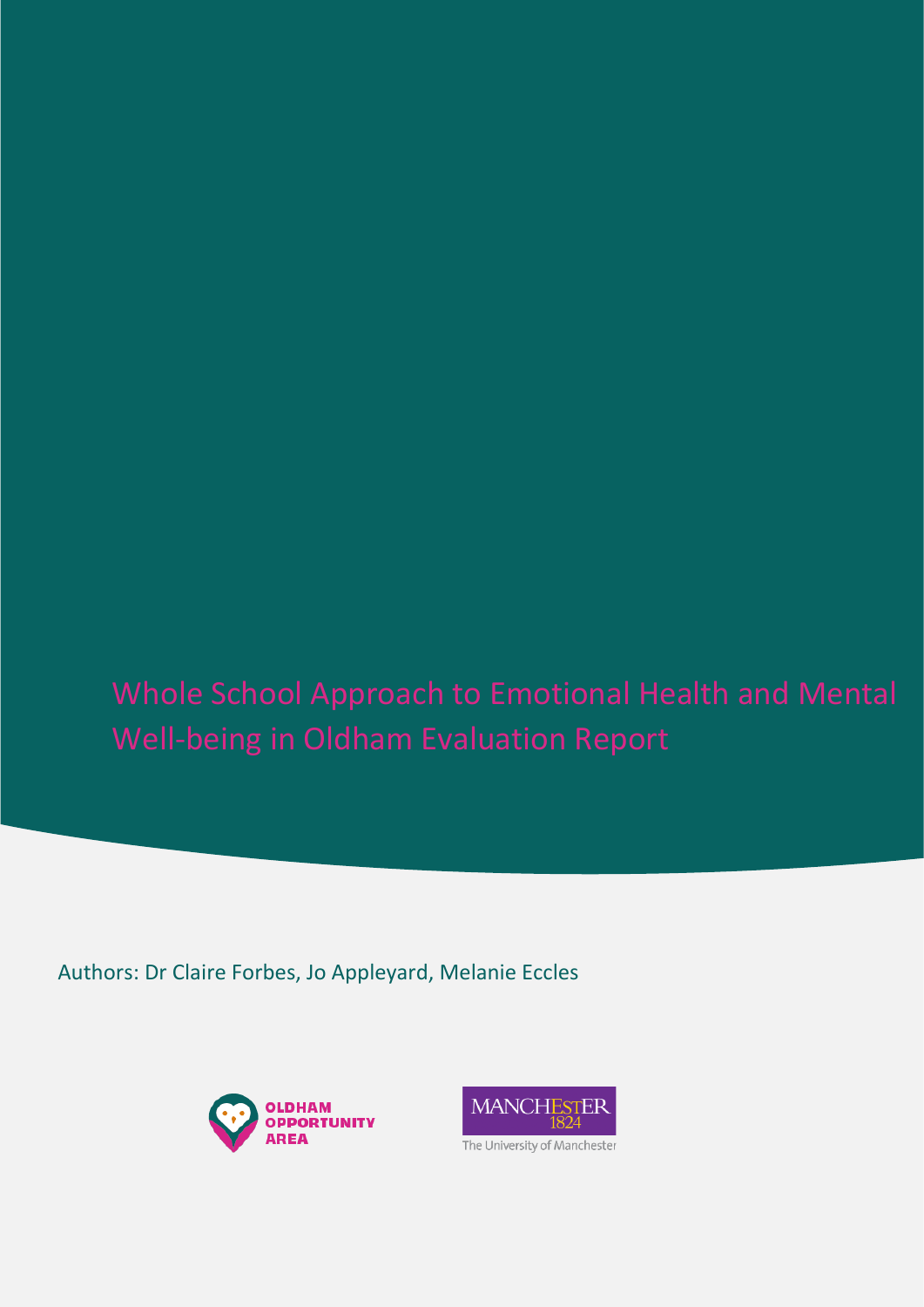# SUMMARY OF KEY FINDINGS (Phase 1 Broad Scoping)

# 1.1 Aim and Scope:

- This study reports broad scoping work conducted as Phase 1 within the Oldham Insight School's case study evaluation of the Whole School Approach (WSA) to Emotional Health and Mental Well-being (EHMW)
- Adopting a broadly qualitative approach, this summary focuses on reporting data collected in one-to-one and group interviews with school staff (10 participants in total), who have been engaged in implementing the Whole School Approach to Mental Health within their respective settings (7 primary schools, 2 secondary schools). It will focus upon:
- (i) the ways in which the WSA has been experienced by and implemented in seven primary schools and two secondary schools within Oldham;
- (ii) what the potential and early impact of this work has been for these settings;
- (iii) key challenges that might shape future agenda within EHMW across the Borough.
- It is hoped that these early findings will inform data collection tools within a second research phase developing detailed case studies from across eight school settings<sup>1</sup>.

# 1.2 Key Findings

Across the emerging data-set, there appear to be a number of sustained themes that consistently appear across the practitioners sampled, all of whom unilaterally report positive experiences of their engagement with aspects of the WSA, and its coordination by the EHMW team within Oldham Council, funded by the Oldham Opportunity Area. Broadly, the practitioners sampled report three pivotal points of impact:

- Effective Continuous Professional Development (CPD) training has supported education-related practitioners to develop knowledge, awareness and understanding around underlying causes, symptoms and manifestations of particular mental health conditions, as well as the graduated response system and referral routes via external providers.
- Strong relationships between the EHMW team and settings have been cultivated unilaterally, supported by cross-school mental health networks and working groups.
- Participants from secondary felt that effective implementation of particular aspects of the WSA was having a visible and significant impact on young people's mental health, wellbeing, resilience and attitude (though this is anecdotal given that tracking systems were too immature to be consulted in this Phase 1 scoping work). Both secondary schools sampled report significant changes in practice due to their engagement with training. For example, one secondary school had developed and rolled out a new, bespoke pastoral curriculum for Years 7 to 10 and monitoring data from this will be available from July to inform Phase 2. The other secondary school sampled had rolled out 'wellbeing

<sup>1</sup> Although this Phase 1 scoping was designed to inform the development of research instruments for up to eight school case studies, Phase 2 has now been placed on hold due to Covid-19.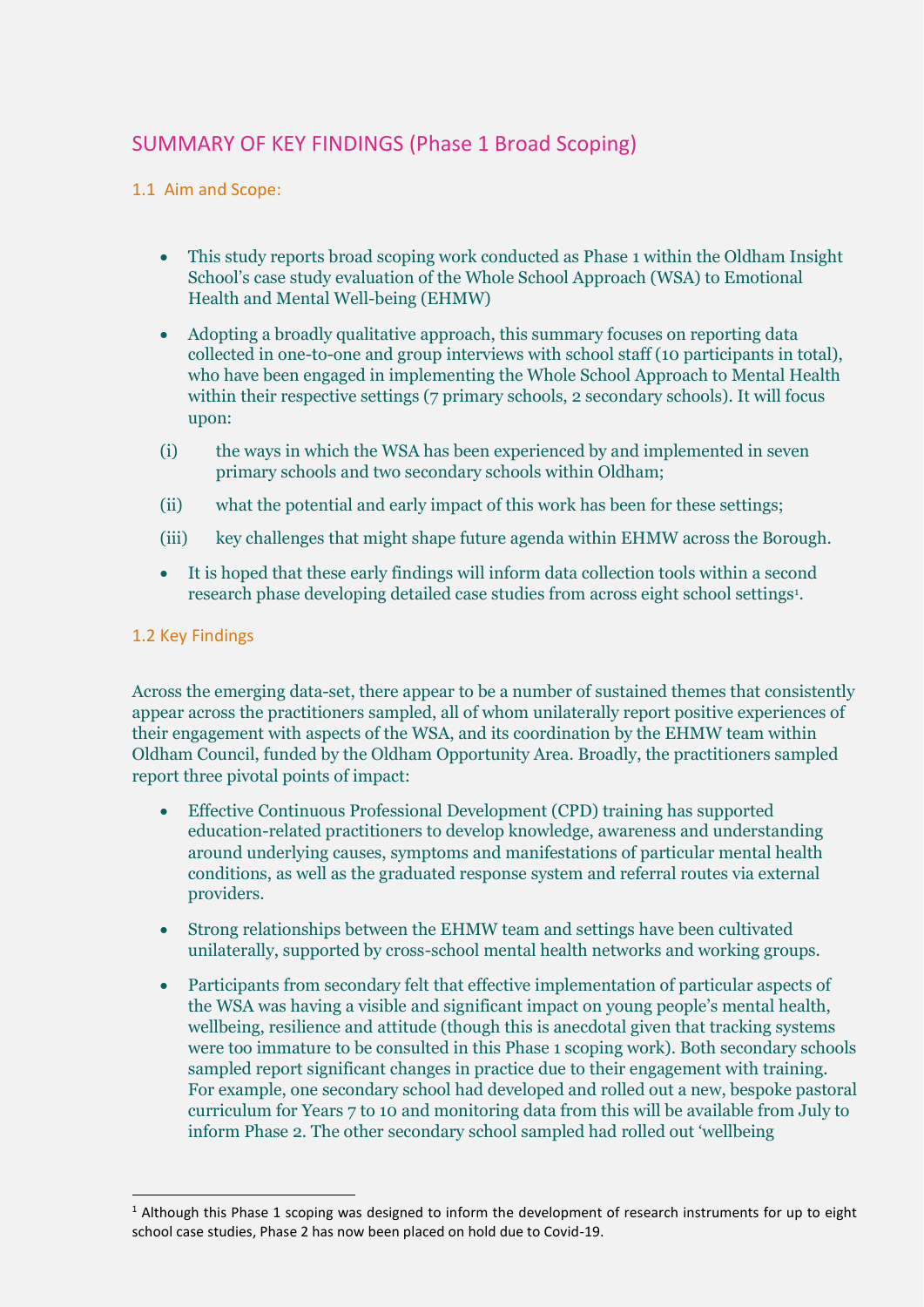conversations' across their staff/student body. Again, there was no monitoring data available for this Phase 1 scoping but we hope to follow this up in Phase 2.

#### 1.3 Future Challenges

Although much has been achieved in a short time, this Phase 1 data collection has revealed a number of challenges that must now be considered in order to inform the future direction of the WSA and EHMW in Oldham broadly. These include:

1) the logistics of releasing staff during the day while maintaining appropriate staffing levels within the setting was a difficulty for stakeholders in primary, who felt that there was 'too much, too quickly';

2) while practitioners in all settings and cross-phase report increased awareness and understanding around mental health as a result of the CPD provided by the WSA/EHMW team, it was only in the secondary phase that changes to practice had ensued as a result of engagement with the WSA (though it must be acknowledged that this refers to a very small sample). Primary participants felt that there was a gap between their own increased understanding / awareness of issues and ability to respond to these issues in practice with concrete strategies;

3) linked to issues of implementation in primary schools, ways of monitoring and tracking impact across settings and phases is a significant area of consideration for the EHMW team, going forward.

As key to the sustainability of the WSA, focus should now be on how the team might build upon and expand their already impactful work in order to further develop effective implementation in-school, as well as opportunities / mechanisms to explore, understand and track the impact that implementation is having on young people (at the micro level) and on the broader system around mental health (at the macro level). We will explore both of these 'levels' more fully within Phase 2 of this study, where school visits will be conducted, along with interviews / focus groups with young people.

# Section Two: Overview of the Study

# 2.1 Background to this Report

Following advice disseminated by the Department for Education (1): "schools have an important role to play in supporting the mental health and wellbeing of children by developing whole school approaches tailored to their particular needs". Although WSAs vary in scope and content, they are likely to integrate a number of distinct interventions that schools can hook into and embed within an overarching and holistic framework. In the case of Oldham (and following guidance from Public Health England – see 2), the WSA to Emotional Health and Mental Wellbeing has been designed at local authority level as a multi-component framework for use across schools to support positive mental health and well-being provision in relation to the following eight principles:

- (i) leadership and management;
- (ii) school ethos and environment;
- (iii) curriculum, teaching and learning;
- (iv) student voice;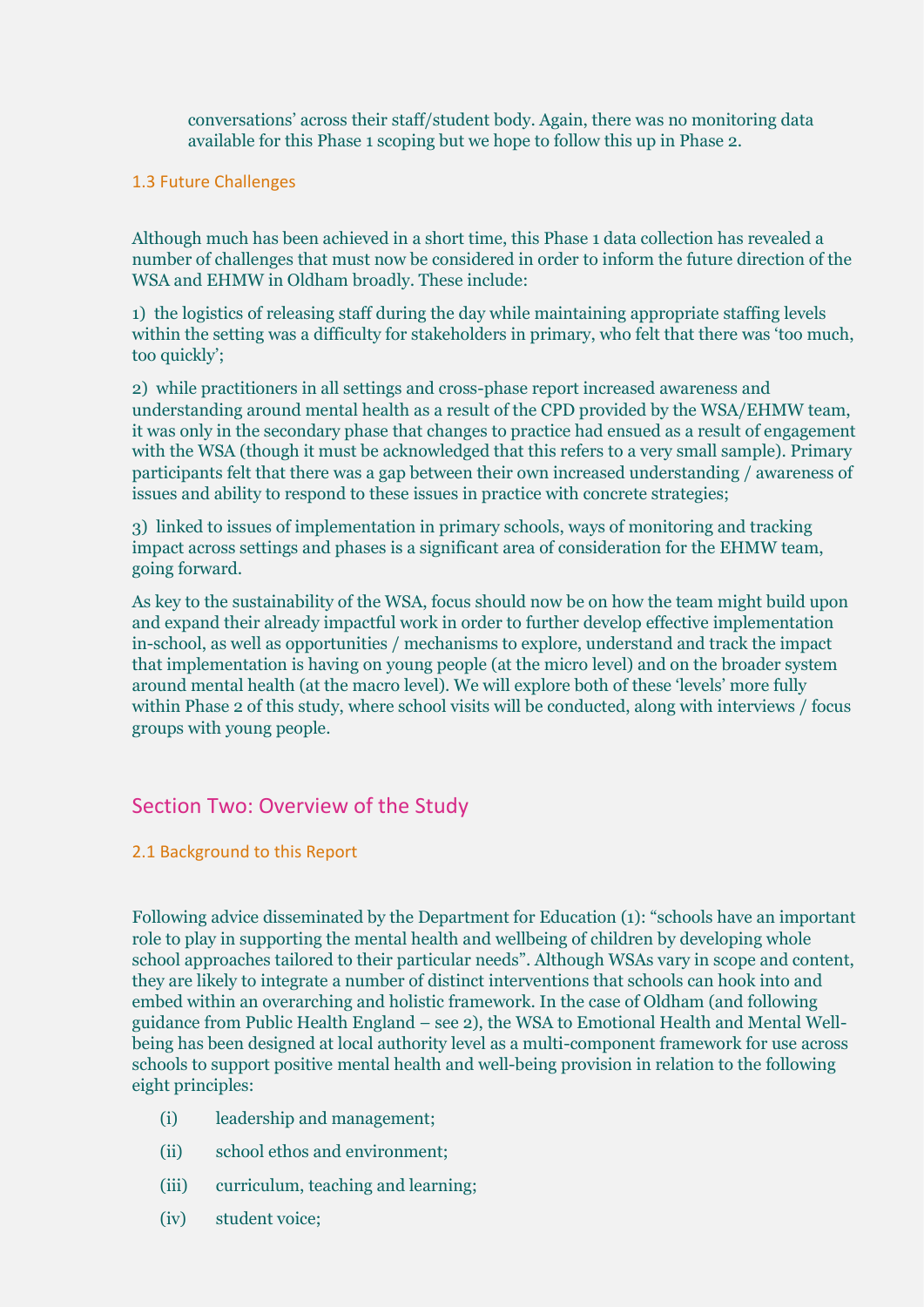- (v) staff development, health and wellbeing;
- (vi) identifying need and monitoring impact;
- (vii) targeted support;
- (viii) working with parents/carers.

Oldham is not unique in its focus upon a Borough-wide WSA; there is evidence that this is a growing international phenomenon and there is a significant volume of recent international research (often reported in systematic literature reviews and meta-analyses, see 4-12). Across these studies, concrete evidence of impact is mixed. That said, there does seem to be a fairly robust evidence base suggesting that differences in implementation (in school) are a potentially significant factor in determining the impact of interventions and approaches (see 13). Yet, if implementation (in school) is indeed pivotal, it would follow that overarching systems to support schools in this implementation must be robust and considered. It is precisely on this relationship between implementation and impact, as well as wider system leadership and school leadership, that we focus upon within this broad scoping work, in order to understand:

- how Whole School Approach (WSA) has functioned as an initiative, operationally and strategically;
- how the WSA has been experienced and indeed implemented by eight schools in Oldham (six primary settings and two secondary settings);
- the early and/or potential impact of this initiative within the settings sampled (looking across the eight principles and associated interventions);
- the key challenges and/or implications arising out of the above that might shape and enhance the future agenda for WSA in Oldham.

# 2.2 Method and Sample

The scoping work reported had been designed to feed into a small-scale, qualitative case study. To explore key themes that might support the development of robust research instruments for future case studies, we conducted a series of three group interviews and two one-to-one interviews (10 participants in total) with Senior Leads representing local schools (7 primary schools and 2 secondary schools). All interviews lasted approximately one hour and explored:

- How has the WSA been implemented in your school?
- What provision have you previously made to support pupils' emotional health and mental well-being, and how has the WSA enabled you to build upon or relate to these existing strategies and actions?
- What has the approach enabled you to offer or do that you might not otherwise have been able to?
- What early impact has been noted?
- How might any identified impact feed back into future activity, strategically and operationally?

Settings were sampled using self-selection, following communication by the EHMW team within Oldham Council. All interview data were thematically analysed.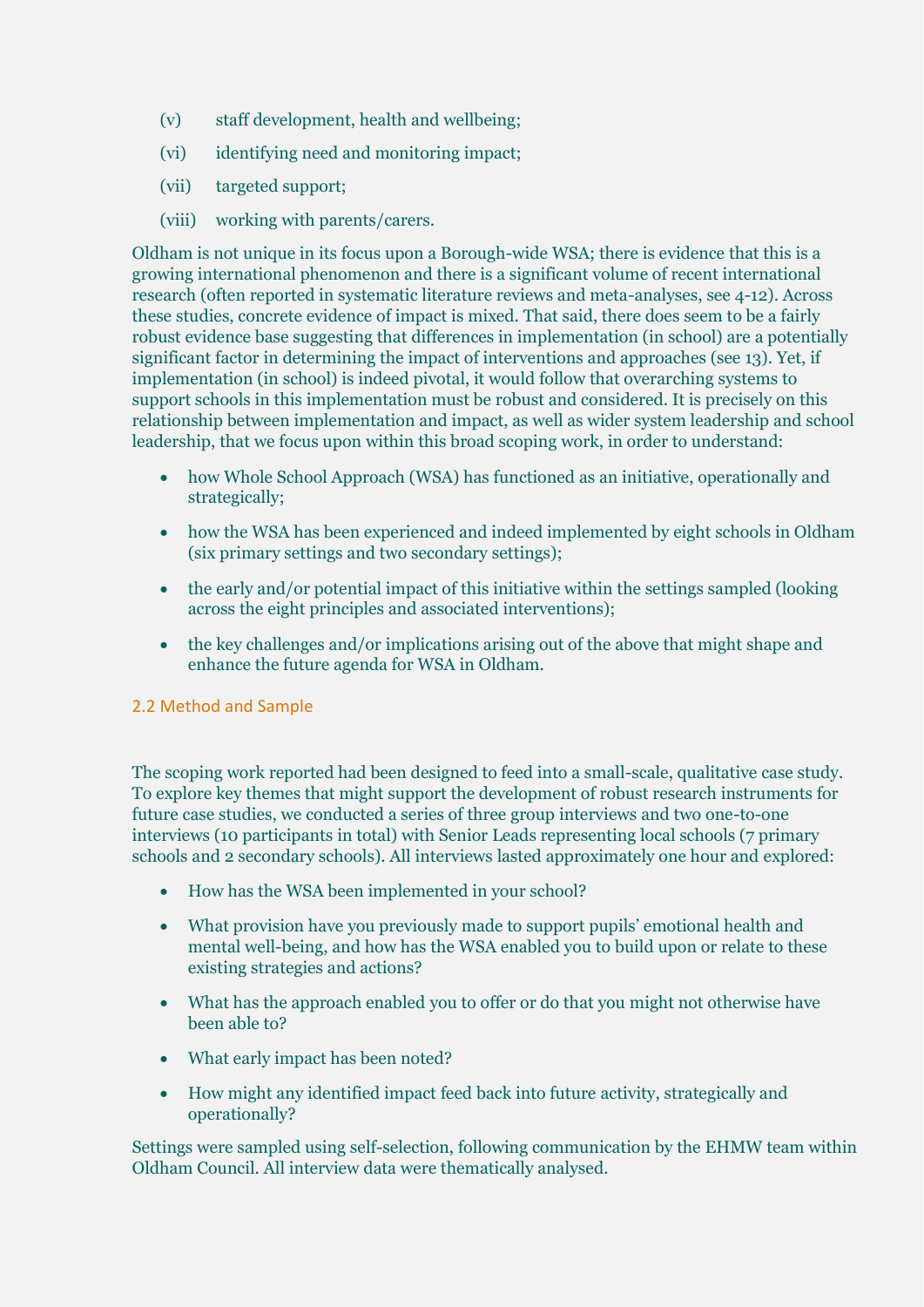#### 2.3 Limitations

The small-scale nature of this research, as well as the self-selective sampling, strategy limits the extent to which generalisations can be made; although the level of detail captured within the semi-structured interviews mean that relatability is still possible. It should be emphasised however that this scoping work was designed to feed into a broader case study and should therefore be seen as early, exploratory qualitative work that might feed into a wider, composite picture.

The following section will now report key points of impact (and how these relate to notions of implementation) for each of the settings sampled.

#### Section Three: A Brief Overview of WSA in Oldham

Broadly, schools' engagement within the WSA (currently 102 settings across the Borough) begins with an in-house self-assessment to explore areas of strength and need within current provision, using the eight principles of WSA (See p.4) as a framework. This self-assessment would then be drawn upon to plan, implement, monitor and track existing, as well as develop new, well-being interventions in school. Schools are required to locate and embed any interventions using a 'graduated response system', advocated in the 2015 SEND Code of Practice (2015) as a "a four part cycle *[Assess, Plan, Do, Review – my insertion]* through which earlier decisions and actions are revisited, refined and revised with a growing understanding of the pupil's needs and of what supports the pupil in making good progress and securing good outcomes." The implementation of this cycle has three stages: universal (whole school/college interventions designed and delivered in-house), selected (whole school / college interventions delivered in-house but with the support of an external provider) and targeted (bespoke, commissioned interventions for young people with complex and specific emotional health and mental well-being issues).

Within Oldham Council, a discrete team has been formed and funded through the Oldham Opportunity Area initiative - comprising education-related professionals and psychotherapiststo support schools in developing a WSA in line with the phased approach advocated by the graduated response system. The team's activity to date has included:

- development of the role of Senior Lead for mental health in each setting as custodian of the WSA, and appropriately graduated responses within this, and as a key point of contact for the EHMW team;
- coordination of networking spaces (the 'mental health good practice group', for example) to support Senior Leads, SENCos and pastoral leads and enable the sharing of effective practice and the building of relationships between and across settings in Oldham;
- provision of a suite of training, both whole workforce CPD that practitioners can book, as well as a bespoke training package that can be commissioned by the school/setting themselves, based on their own identified and/or emerging need;
- linked to the above, deepening and strengthening of knowledge in the system, so that practitioners have the understanding, practical tools and confidence to implement the graduated response effectively. Part of this is settings knowing when an issue can be selfmanaged in-house (as a universal and/or selected offer), and when a referral to an external provider (targeted offer) might be necessary.

While there is clear evidence that schools across the Borough have engaged meaningfully with the approach and the team, through widespread attendance at training events and positive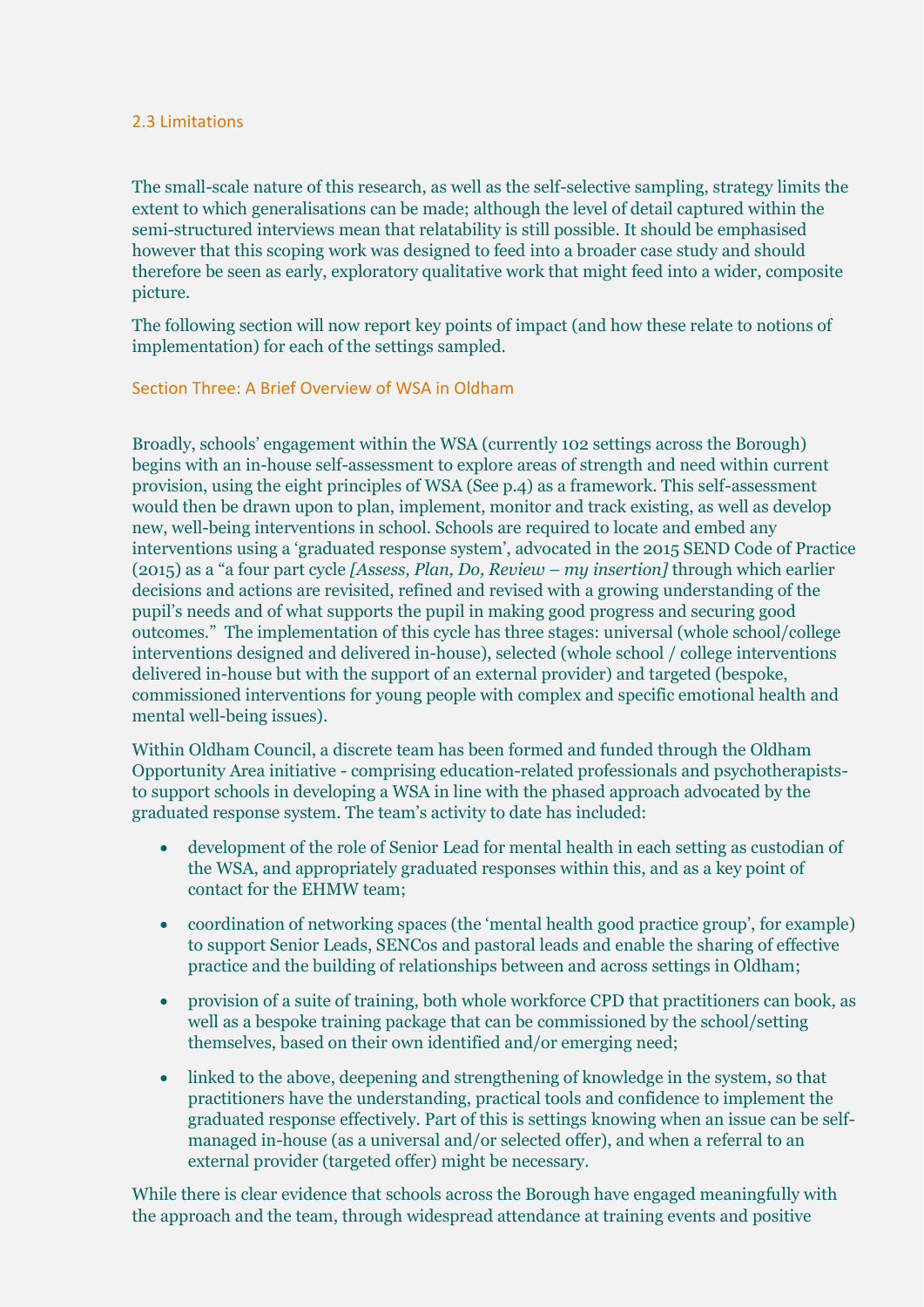training feedback scores, it is not yet evident how and in what ways the approach has positively influenced schools, practitioners and young people concretely. Borough-wide 'Child and Adolescent Mental Health Services' (CAMHS) referral data shows a reduction in referrals by schools in 2019 to 269, compared with 287 in 2017 and 286 in 2019. This might suggest that schools are implementing the WSA, and within that their graduated response system, to better manage mental health issues in-house, though claim would need to be unpacked and explored more fully in Phase 2 of the data collection.

The following section will now report key findings as understood and experienced by the 10 participants and their 9 settings (7 primary schools and 2 secondary schools) themselves, with a discrete focus on early / potential points of impact observed in school.

#### Section Four: Key Findings

Despite varying levels of engagement, all participants acknowledged that the WSA appears to have yielded broadly positive outcomes with regard to local knowledge, understanding and awareness. As for how these factors have shaped effective implementation in school, the picture is somewhat mixed. Key themes within the data analysis include: (i) building knowledge, awareness and understanding, (ii) transferring knowledge into practice, and (iii) enabling confidence through collaboration.

# 4.1 Building Knowledge, Awareness and Understanding

All the settings sampled report that their work within the WSA has sharpened and refined their awareness of, and their in-school focus upon, emotional health and mental well-being, principally through the extensive programme of CPD opportunities developed and offered by the team that are underpinned and sustained by the team's knowledge of Oldham schools and strong relationships with Senior Leads. For most interview participants, their attendance at CPD has enabled existing but often latent knowledge and understanding of issues to be recalled and refreshed. Indeed, most participants described the eight principles as a useful guiding framework to focus their attention on not only what might be working well in their school's mental health provision, but also any gaps and / or inconsistencies.

# Patricia, Assistant Head and SENCo, Primary:

*"I think it [engaging with the WSA] made us realise how much we do that we hadn't kind of put under the official umbrella of mental health. I think it's [WSA] made us evaluate what we are doing and made us look at it [mental health] kind of becoming like a whole school priority."*

Point of Impact: The CPD opportunities provided to support the WSA have raised the profile of Emotional Health and Mental Wellbeing in educational settings across the Borough. This has strengthened awareness and focus through the self-assessment process.

# James, Headteacher and Strategic Inclusion Lead for MAT, Primary:

*"I think the work around the framework and the support that [was given, the profile it was given, has really driven what we've done. Even though we're on that journey already, it's given us a framework."*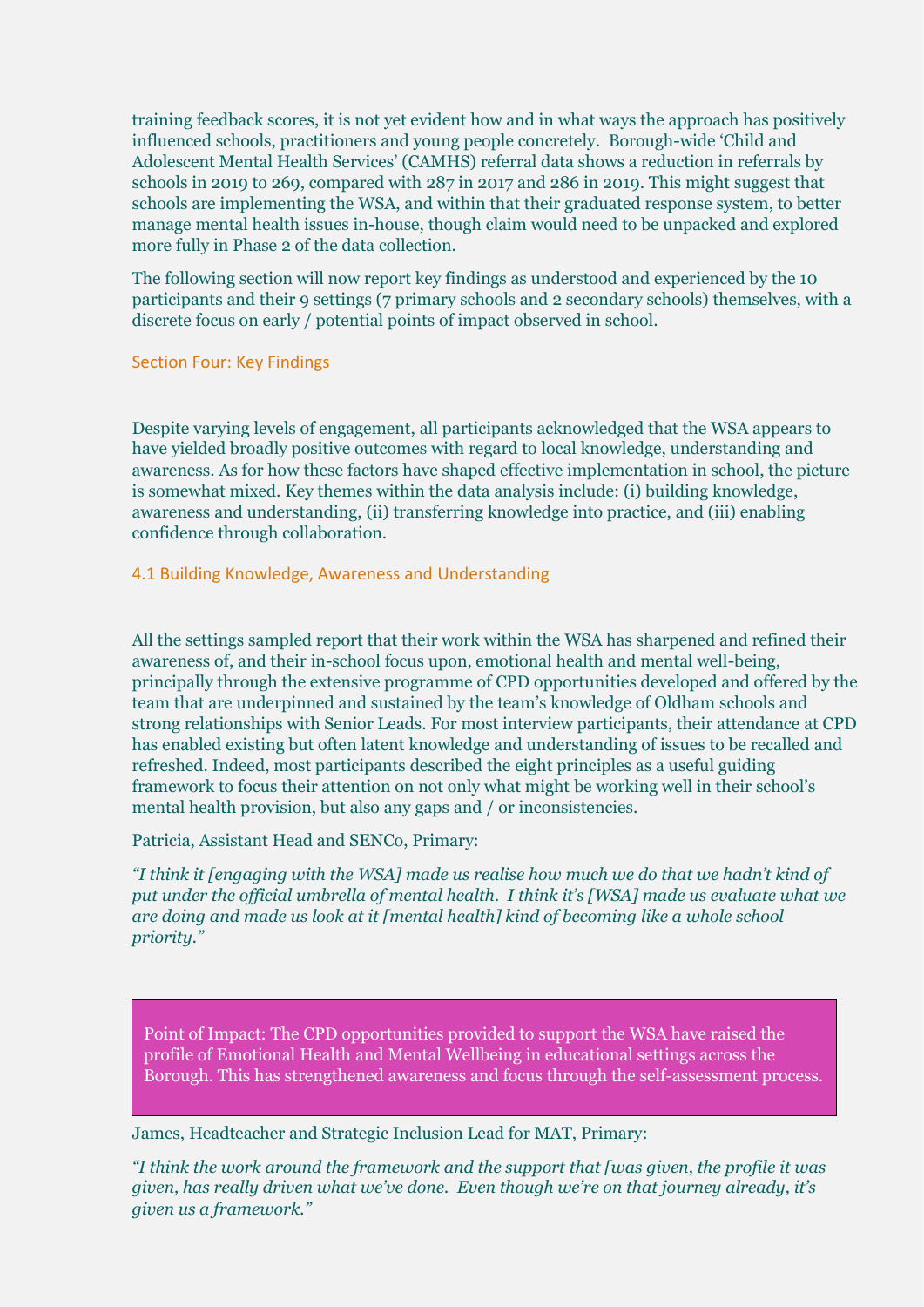Eloise, Headteacher, Primary:

*"I mean I think of schools as well, a lot of the things we were doing previously, because wellbeing is always there when you're working with children and with adults. But I think …it's [WSA] just pinned it all together."*

Melanie, Assistant Headteacher, Secondary:

*"Raising awareness, raising awareness."* 

Yet, despite this apparent consensus across participants that the profile of EHMW, and awareness of discrete issues, had increased across staff in all schools sampled, it was less clear to what extent there was a strong awareness of how to concretely respond to these issues within the interviews of primary participants particularly, as the following section will explore more fully.

4.2 Transfer of Knowledge and Awareness into Improved Practice

4.2.1 Enhanced Practice at Secondary Level

Secondary participants described how they had been able to convert their learning from CPD opportunities and networking / working groups into practice. For both secondary settings sampled, part of this success was linked to two overarching factors. Firstly, both Senior Leads were concerned with locating aspects of EHMW holistically within core curriculum time/space, rather than as an 'extra', add-on for particular children presenting with particular traits / behaviours. In this sense, both secondary participants were focussed on building a rich universal offer within the graduated response system, in a way that was less evident in interviews with primary participants. Secondly and linked to this first point, both Senior Leads had been granted freedom to experiment and trial new, innovative strategies within school, in ways that were again less evident in primary interviews. Both had been able to identify key (teams of) staff in school that they might support and develop to enable new strategies to gain traction and buy-in from across the school community – one example being whole school staff training on having 'wellbeing conversations' with students, another being the development of a bespoke pastoral curriculum (where previously this did not exist) across Year 7 to 10.

Melanie, Assistant Headteacher (Teaching & Learning), Secondary:

*"Having all staff trained on a two hour basis, on the first inset day in September, on wellbeing conversations for me was a massive hit because it was convincing the head that two hours on an inset day dedicated to that, was important… I feel like that really pushed the agenda forward with staff… So that was quite a highlight and the staff gave amazing feedback."*

Point of Impact: Secondary participants felt well equipped to transfer their learning from CPD/networking groups into practice. This was in part enabled by increased capacity within school to support and sustain innovation within core curriculum time/space, as well as supportive leadership.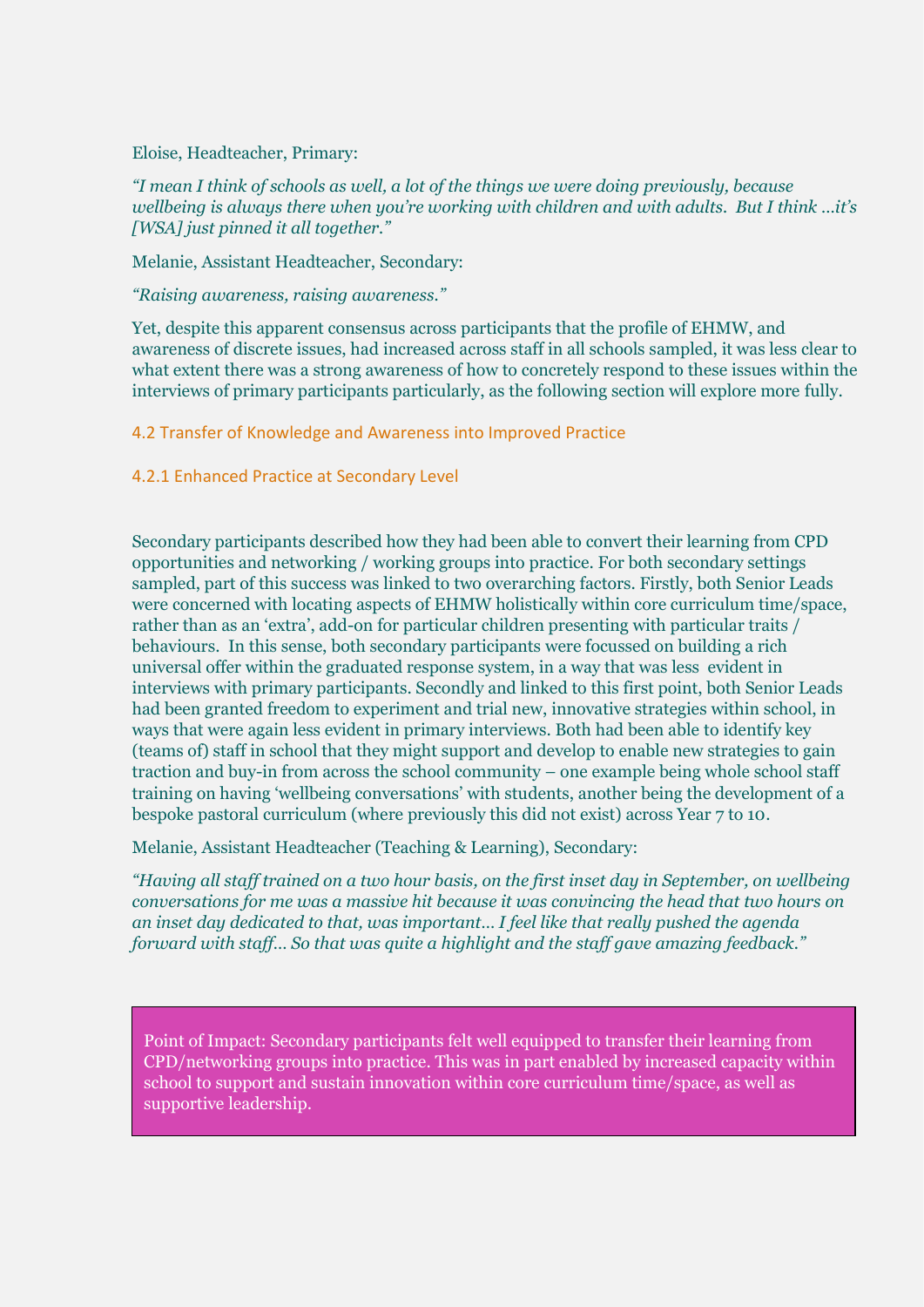#### Harry, Deputy Headteacher (Pastoral), Secondary

*"The new curriculum is one change… we would have audited and tightened up in certain areas, but I don't think we'd have properly changed our curriculum, and I think that was from our conversations [with the EHMW team]. The CPD training stuff was kind of a bonus to shape the curriculum…"*

#### 4.2.2 Uncertainties around Practice at Primary Level

It is perhaps striking, however, that primary participants did not share this professed ability to transfer learning into practice. Indeed, there was consensus across primary participants that while overall awareness and theoretical understanding of EHMW had increased, practical ways of translating this understanding into concrete action was still lacking overall despite the CPD opportunities provided. This suggests a pivotal future challenge for the EHMW team and perhaps indicative of the potential utility of increasing networking possibilities across school phases (see 4.2) to 'join up' activity across primary and secondary, where possible. For some primary schools, these issues of implementation (which appear to constrain any wider impact) are shaped by lack of capacity to be able to engage meaningfully with the range of opportunities on offer.

Patricia, Assistant Head and SENCo, Primary:

*"I think it was the practical element that was kind of missing out of a lot of the courses, and I don't mean practical as in the course, but actually what do you take back to school that is …, if you've got a child where you're seeing this, you could try a, b or c. And we're working with teachers that have got a high workload anyway and busy lives, and actually what we need is like – almost like a bank of things that they can... dip into."*

#### Eloise, Headteacher, Primary:

*"There's quite a lot of training all at once. It was sometimes hard to release the staff to go on absolutely everything, because it just all seemed to be quite clumped together. There's only so many days they [staff] can be out and if it's a few days running consecutively at a time, it's then the impact it has on the children because they're not there."*

Natasha, Headteacher, Primary:

*"As a head teacher I seem to get an email nearly every day offering some sort of mental health training and I think for me that was the switch off at that point, because I thought we can't keep going to these things…particularly like the pastoral team, they would have never been in school… And that again I think's an issue of too much because to be able to implement something properly, you need time, don't you?"*

Harry, Deputy Headteacher (Pastoral), Secondary

*"[At secondary, it is] easier to delegate and is less of a time inconvenience for the staff and they can see the impact of it. So it was me being able to deploy my team basically, whereas at primary school you don't have the luxury because you don't have the bodies."*

Melanie, Assistant Headteacher (Teaching & Learning), Secondary:

*"I think one of our frustrations as a secondary is that primary are able to have the capacity to manage those situations because they have more staff and they'll have a TA in each class and they're able to have somebody manage and then they come to secondary school very much undiagnosed. And that's when the problems start, can start."*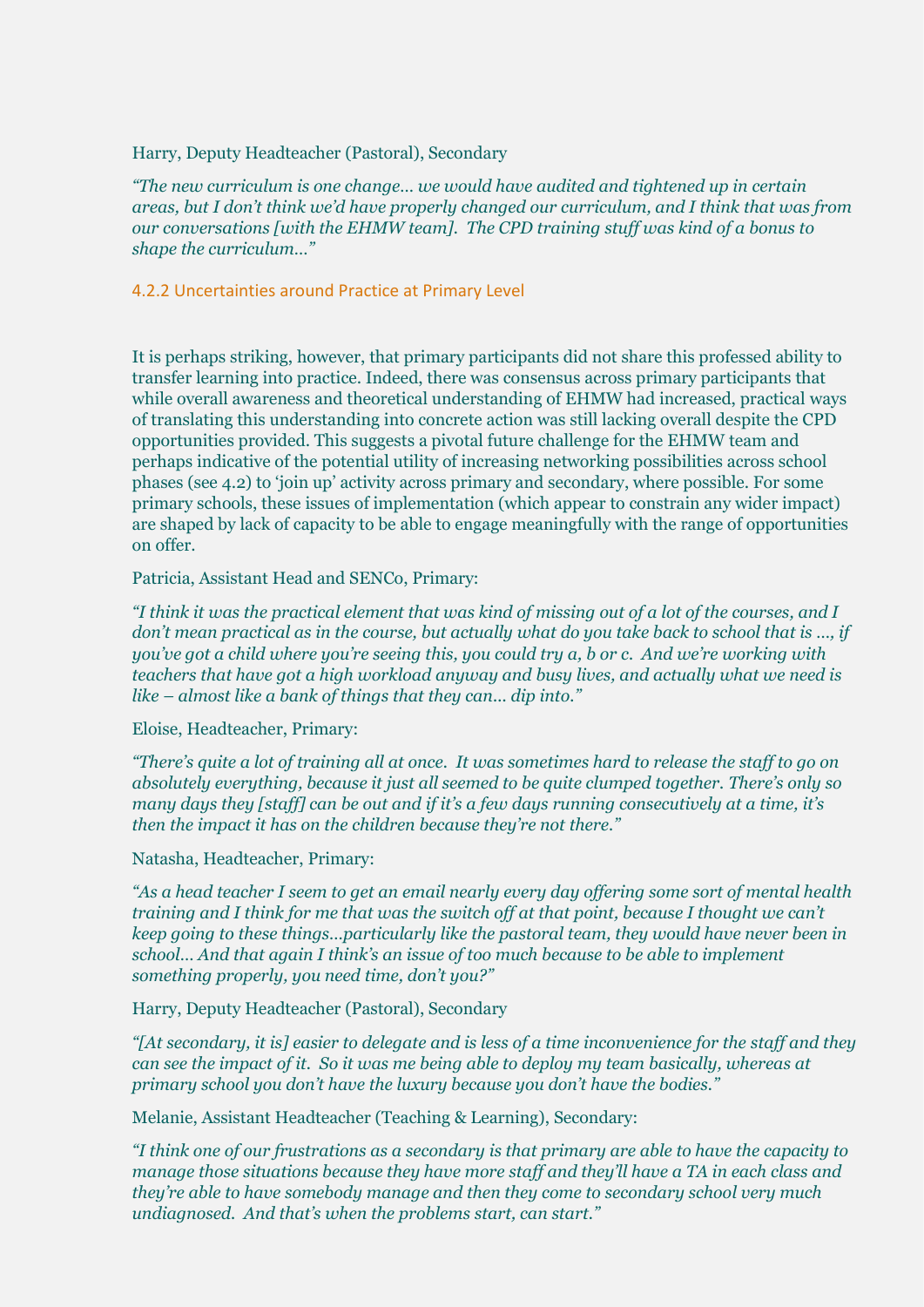#### 4.3 Enabling Confidence through Collaboration

Future Challenge: Primary participants have gained knowledge and understanding but this has not yet informed the implementation of practical changes to provision / activity in all settings due to lack of perceived training and/or capacity issues.

Key Questions to Guide Next Steps:

1. How might CPD support the practical application and effective implementation of new learning in primary schools?

2. How might cross phase support groups / pipelines of activity to support a positive transition into secondary?

Across primary and secondary participants, networking/working groups were found to be crucial spaces in which new knowledge, understanding and awareness might be developed through collaboration and discussion, drawing upon expertise and experiences from the EHMW team, external agencies in Oldham and other practitioners in similar contexts and with similar challenges. These networks have resulted in two potentially significant points of impact. Firstly, this culture of sharing good practice has resulted in increased practitioner confidence, particularly with regard to demystifying the graduated response in terms of clarifying what might be usefully done in school (universal / selected offer), or where a referral (targeted offer) might necessary. Secondly, the networks themselves have resulted in strong relationships between the team and settings, as well as across settings themselves, which has potentially resulted in a shared sense of community around mental health within the Borough. However, this sense of community did not cut across the primary / secondary phases and this might be a key area of future work for the EHMW team in Oldham.

Point of Impact: Through their facilitation and coordination of working groups and networks, the EHMW team have positively impacted, and indeed increased, practitioner confidence as to how to develop effective practice within their settings WSA. This links not only to increased knowledge and understanding around key issues (See Themes 1), but also a sense of community through collaboration with the team and other practitioners across settings.

Melanie, Assistant Headteacher (Teaching & Learning), Secondary:

*"I went today to the Task and Finish group and I was like, listen can anybody help me, my head has decided that a mental health counsellor is needed in school, we're looking at how we can sort this post out, what are the options, and everybody there helped me out."* 

James, Headteacher and Strategic Inclusion Lead for MAT, Primary:

*"And I think one of the things which the opportunity has done and the learning festival last year, was actually when the day was around mental health, was actually sharing expertise…*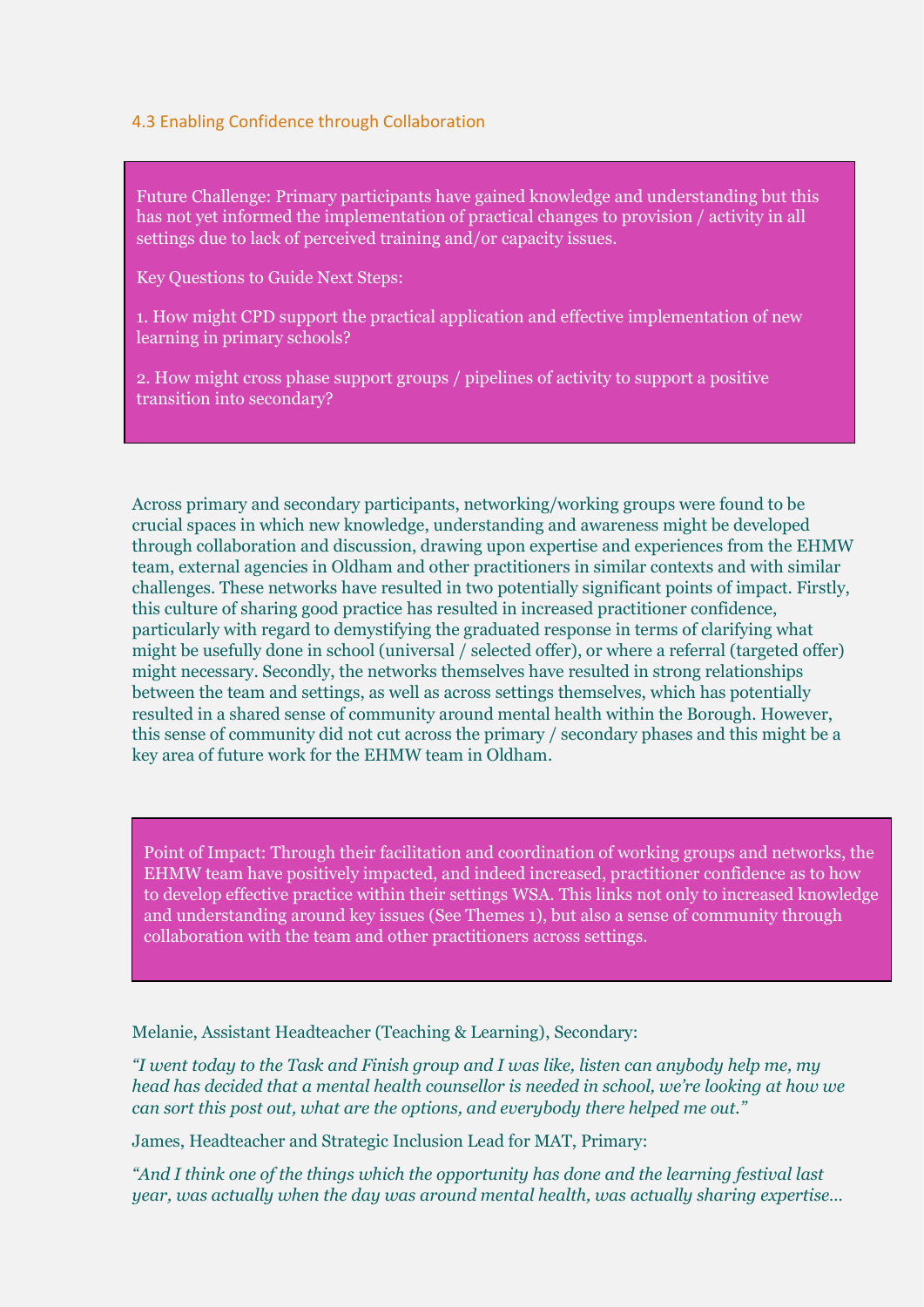#### *sharing expertise of colleagues around what that looks like… So actually it's around that one community."*

There was an acknowledgement from some primary participants that attendance at many of these working groups, and in particular, the 'Primary Mental Health Good Practice Group', was constrained by being after-school and hence in participants' 'own' time. Some felt that locating such groups within the core school day and providing funds to attend might be a possible way forward – though it would inevitably feed into issues of capacity as outlined in Section 4.2.2. Increasing funds to support the work of Senior Leads more broadly and enable work that is flexible, agile and responsive, is also an identified future challenge.

Future Challenge: Sustaining interest in EHMW in schools and encouraging attendance at networking / working groups, particularly where these eat into participants' afterschool time or are an add on to their core in-school responsibilities.

Key Questions to Guide Next Steps:

1. How might networking/working groups support the practical application of new learning in primary schools be incentivised and scheduled in a way that maximises attendance and engagement?

#### Natasha, Headteacher, Primary:

*"Funding could be used for would be to release people, you know, to pay for supply so they're not doing it after school…so they're actually doing it in the school day, but schools have got enough money to pay for a supply to cover that person's class when they're doing that sharing of good practice and sharing ideas. I think people would get a lot from that."*

Melanie, Assistant Headteacher (Teaching & Learning), Secondary:

*"I'm very resourceful I use people who are interested [in EHMW] and I have a working group, anyone who's interested and then I use them to help me out. They're not getting paid, they do it, like anything in education, they do it as their own free will. And goodness of their own heart. And I try and, you know, use that to push the agenda forward. But there needs to be a dedicated person…with a dedicated little team …"*

Section Five: Summary of Phase 1 and Implications for Phase 2

There is no doubt that the WSA is shaping practitioners' and hence schools' knowledge, awareness and understanding of EHMW broadly. Although there is some evidence of potentially effective implementation within the two secondary schools sampled for this scoping work, the picture is much more mixed at primary level. Where primary schools did mention potentially impactful work and/or interventions, these were not linked into the WSA per se (and in all cases pre-dated the approach). However, much important work has laid strong foundations and there is much that can now be valuably built upon as the approach is further embedded and secured across the Borough: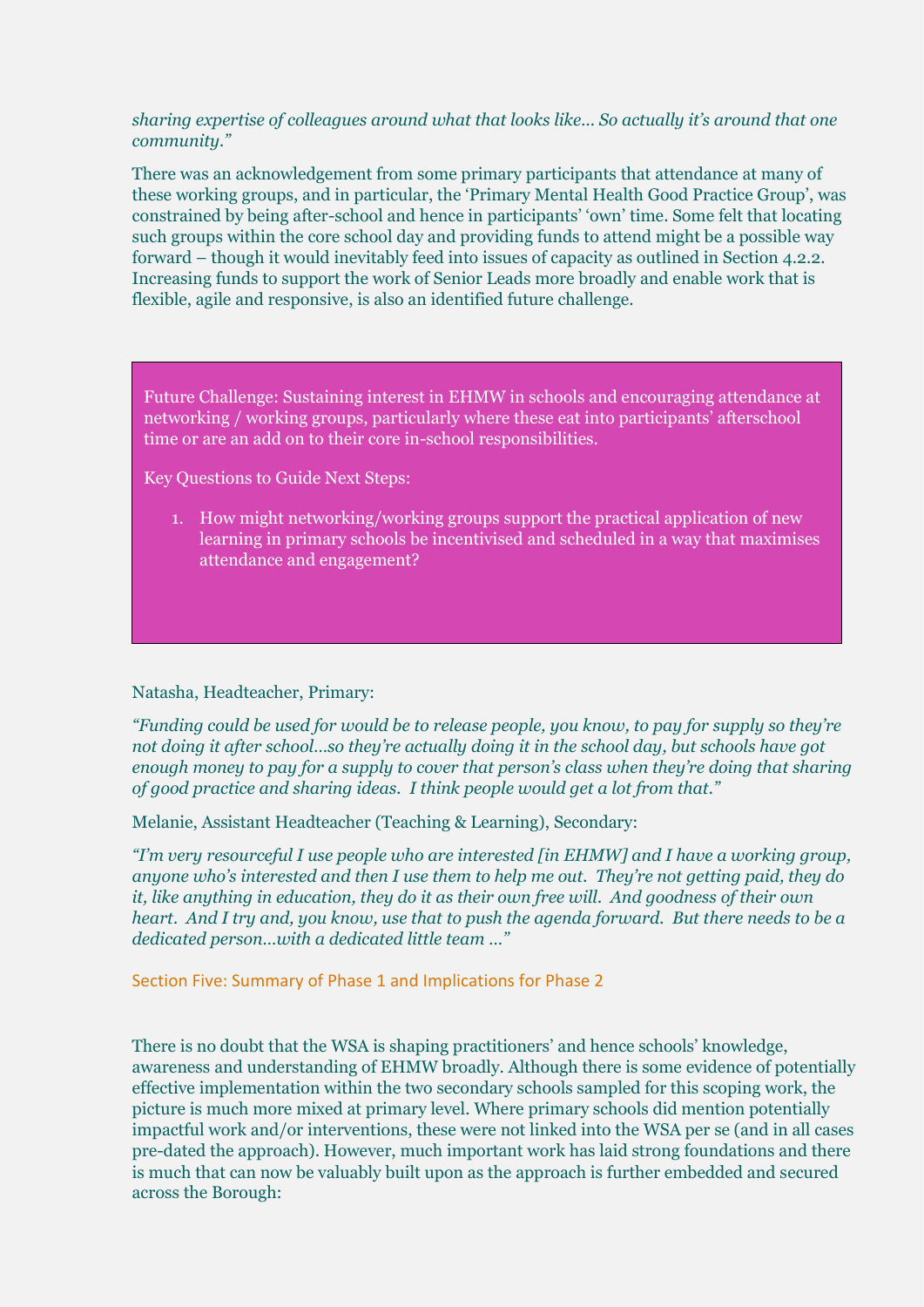# *"it's [WSA] just been fantastic from start to finish – well, not to finish because it's not finished and I suppose that's the point…"*

Moving forward, effective implementation at primary level is a key area of focus. If implementation is indeed crucial, as broader research suggests, then ensuring that primary settings have the confidence and capacity to transfer knowledge into practice is a key future challenge. Developing robust systems to capture and track impact across all settings and phases is also a key concern. While there was some evidence of potentially effective implementation within the two secondary settings sampled, tracking systems were not yet mature enough to know what impact this was having on young people's outcomes. Better understanding impact will be a key focus within Phase 2 of this evaluation, where we will continue to explore issues of effective implementation and impact, and the intersection of these notions, using the eight principles outlined in the WSA. In developing rich case school case studies, we will accord a particular focus to monitoring and tracking in relation to young people's (i) attainment and progress, (ii) behaviour and attendance, and (iii) emotional health and mental well-being holistically. This rich qualitative school-level data will be triangulated with broader Borough level data in ways that aim to develop a complex picture of holistic outcomes at the macro level (within a self-improving system).

#### Section Six: References

- 1. Department for Education. Mental health and behaviour in schools. London: Department for Education; 2018.
- 2. Public Health England. Promoting children and young people's emotional health and wellbeing: A whole school and college approach. London: Public Health England; 2015.
- 3. Department for Education. Special educational needs and disability code of practice: 0 to 25 years. London: Department for Education; 2015.
- 4. Banerjee R, Mclaughlin C, Cotney J, Roberts L, Peereboom C. Promoting emotional health, wellbeing and resilience in primary schools. Cardiff: Public Policy Institute for Wales; 2016.
- 5. Blank L, Baxter S, Goyder L, Guillaume L, Wilkinson A, S. H, et al. Promoting wellbeing by changing behaviour: a systematic review and narrative synthesis of the effectiveness of whole secondary school behavioural interventions. Ment Heal Rev J. 2010;15(2):43– 53.
- 6. Durlak J A, Weissberg RP, Dymnicki AB, Taylor RD, Schellinger KB. The impact of enhancing students' social and emotional learning: a meta-analysis of school-based universal interventions. Child Dev. 2011;82(1):405–32. 8.
- 7. Grant S, Hamilton LS, Wrabel SL, Gomez CJ, Whitaker A, Tamargo J, et al. Social and emotional learning interventions: evidence review. Santa Monica: Rand Corporation; 2017. 9.
- 8. Pandey A, Hale D, Das S, Goddings A-L, Blakemore S-J, Viner RM. Effectiveness of universal selfregulation–based interventions in children and adolescents. JAMA Pediatr. 2018; 172(6): 566-575.
- 9. Paulus FW, Ohmann S, Popow C. Practitioner Review: School-based interventions in child mental health. J Child Psychol Psychiatry Allied Discip. 2016;57(12):1337–59.
- 10. Sklad M, Diekstra R, De Ritter M, Ben J, Gravesteijn C. Effectiveness of school-based universal social, emotional, and behavioral programs: do they enhance students'